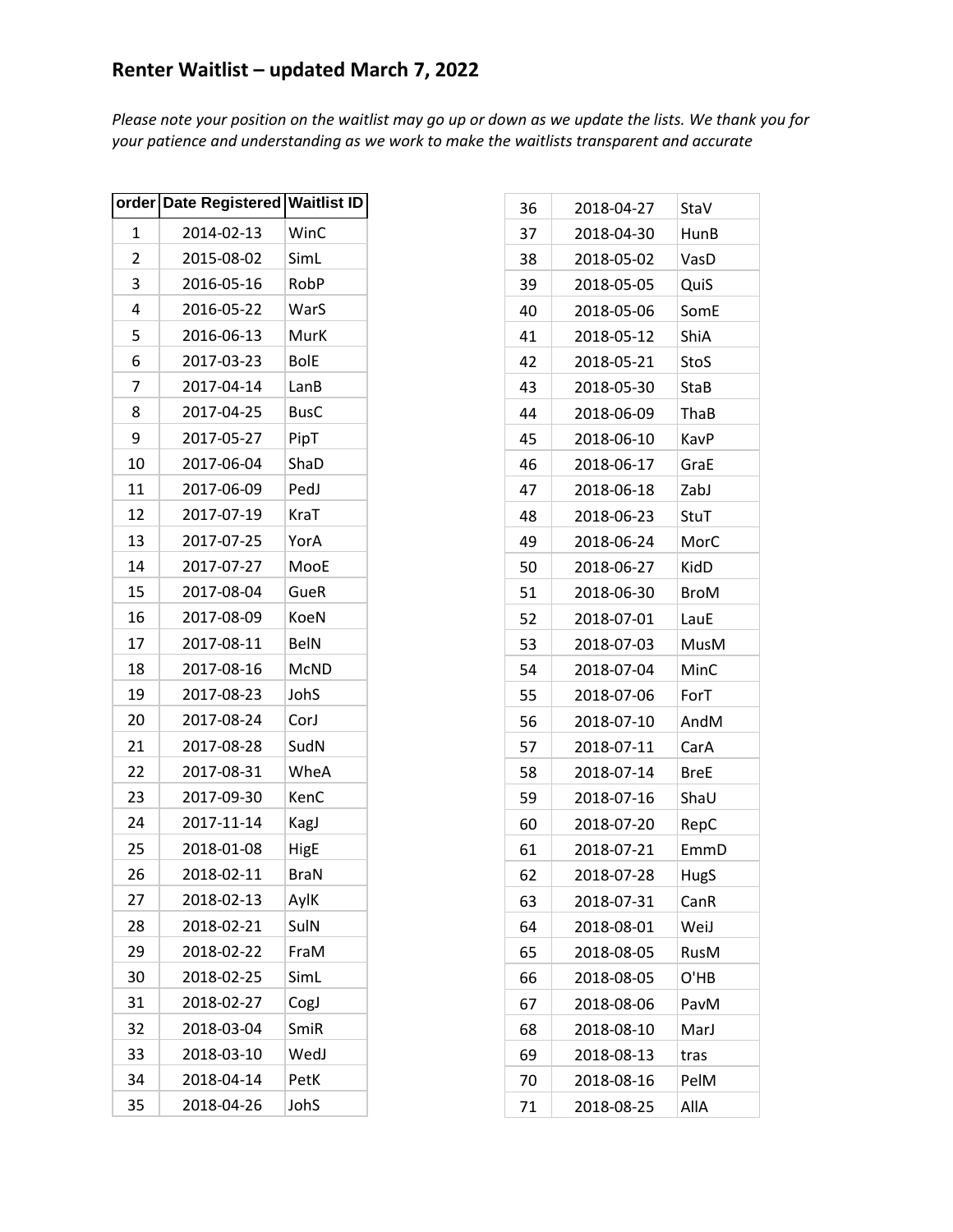| 72  | 2018-08-28 | BarH        |
|-----|------------|-------------|
| 73  | 2018-09-01 | LobS        |
| 74  | 2018-09-01 | JohE        |
| 75  | 2018-09-03 | RedK        |
| 76  | 2018-09-03 | JonM        |
| 77  | 2018-09-14 | CavM        |
| 78  | 2018-09-20 | CoeN        |
| 79  | 2018-11-01 | StrW        |
| 80  | 2018-11-16 | JonA        |
| 81  | 2018-12-16 | MarL        |
| 82  | 2018-12-18 | YarJ        |
| 83  | 2018-12-21 | SkaJ        |
| 84  | 2019-01-31 | demj        |
| 85  | 2019-02-07 | DubM        |
| 86  | 2019-02-07 | BarN        |
| 87  | 2019-03-26 | MerM        |
| 88  | 2019-03-29 | HwaV        |
| 89  | 2019-04-19 | KanE        |
| 90  | 2019-05-15 | KeiJ        |
| 91  | 2019-05-18 | GreW        |
| 92  | 2019-05-18 | AleK        |
| 93  | 2019-05-20 | EdwJ        |
| 94  | 2019-05-29 | <b>NevC</b> |
| 95  | 2019-05-30 | TraP        |
| 96  | 2019-05-31 | MatS        |
| 97  | 2019-06-18 | PriE        |
| 98  | 2019-06-18 | KorE        |
| 99  | 2019-06-18 | ColR        |
| 100 | 2019-06-22 | TarG        |
| 101 | 2019-06-23 | DumA        |
| 102 | 2019-07-03 | WeiN        |
| 103 | 2019-07-08 | FliB        |
| 104 | 2019-07-21 | LevE        |
| 105 | 2019-07-21 | LlaP        |
| 106 | 2019-09-01 | QurS        |
| 107 | 2019-10-23 | RobM        |

| 108 | 2019-12-10 | SpaC        |
|-----|------------|-------------|
| 109 | 2020-01-03 | KosG        |
| 110 | 2020-04-19 | <b>BerC</b> |
| 111 | 2020-05-19 | KniM        |
| 112 | 2020-05-22 | GirA        |
| 113 | 2020-06-16 | JarM        |
| 114 | 2020-06-23 | SmiM        |
| 115 | 2020-07-03 | MarB        |
| 116 | 2020-08-15 | HaiJ        |
| 117 | 2020-09-04 | StaM        |
| 118 | 2020-11-01 | ShoN        |
| 119 | 2021-01-13 | SchD        |
| 120 | 2021-02-06 | PowT        |
| 121 | 2021-02-07 | LaML        |
| 122 | 2021-02-07 | StaT        |
| 123 | 2021-02-07 | WenR        |
| 124 | 2021-02-07 | WonB        |
| 125 | 2021-02-07 | HenR        |
| 126 | 2021-02-07 | MilLi       |
| 127 | 2021-02-08 | SteT        |
| 128 | 2021-02-10 | <b>BirE</b> |
| 129 | 2021-02-12 | LemP        |
| 130 | 2021-02-13 | WatP        |
| 131 | 2021-02-15 | WinC        |
| 132 | 2021-02-15 | RalL        |
| 133 | 2021-02-20 | QuiK        |
| 134 | 2021-02-22 | GalS        |
| 135 | 2021-02-24 | <b>StrE</b> |
| 136 | 2021-02-24 | AkeA        |
| 137 | 2021-02-26 | KinS        |
| 138 | 2021-02-28 | MurA        |
| 139 | 2021-02-28 | HolD        |
| 140 | 2021-03-01 | WooC        |
| 141 | 2021-03-02 | MilLa       |
| 142 | 2021-03-05 | NevJ        |
| 143 | 2021-03-05 | GalA        |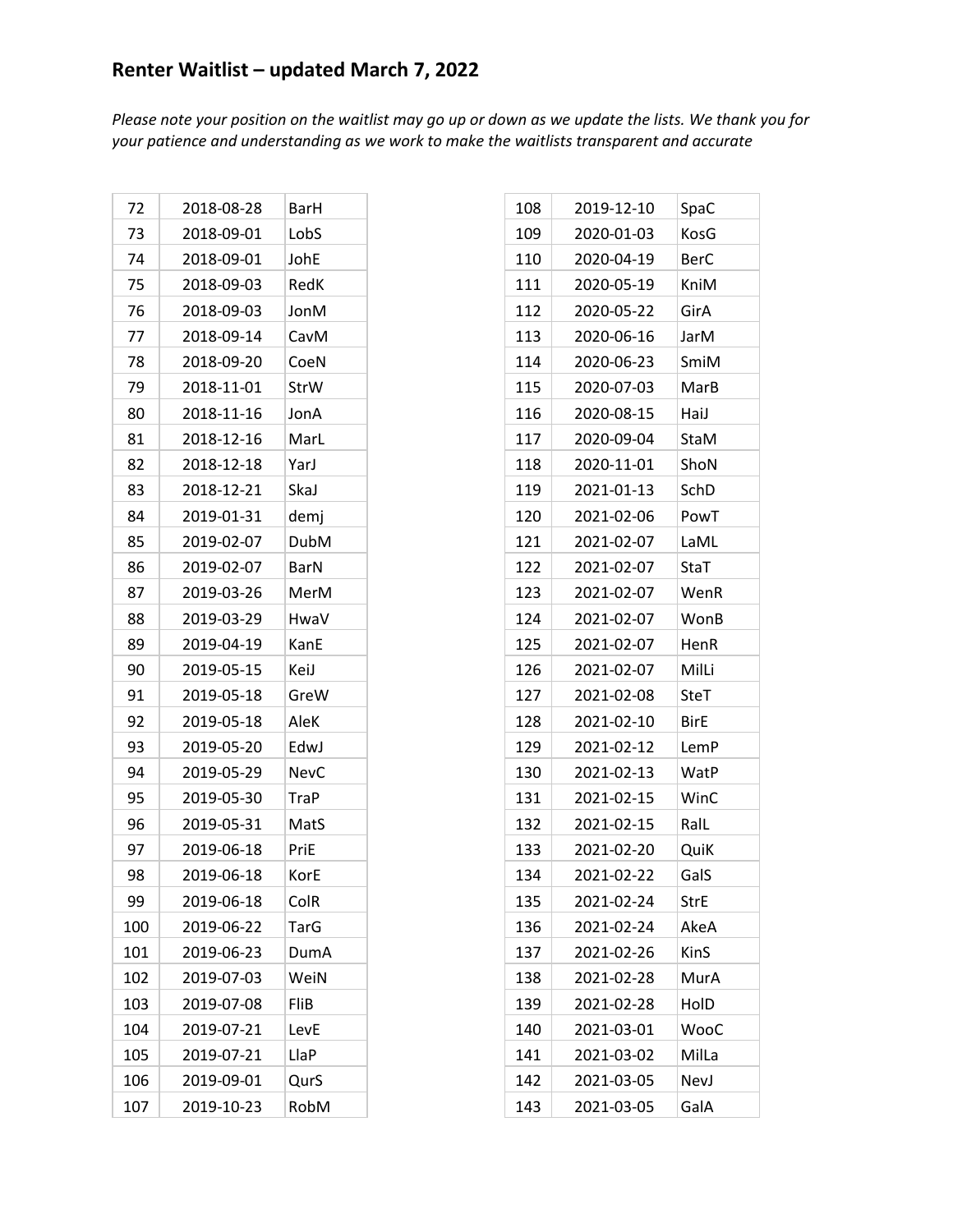| 144 | 2021-03-05 | HeiJ        |
|-----|------------|-------------|
| 145 | 2021-03-06 | ThrK        |
| 146 | 2021-03-07 | MalJ        |
| 147 | 2021-03-07 | SchE        |
| 148 | 2021-03-12 | SecL        |
| 149 | 2021-03-13 | GeiD        |
| 150 | 2021-03-13 | <b>BarM</b> |
| 151 | 2021-03-15 | WhaL        |
| 152 | 2021-03-18 | Phil        |
| 153 | 2021-03-20 | <b>BlaS</b> |
| 154 | 2021-03-23 | <b>BakM</b> |
| 155 | 2021-03-30 | SmiJ        |
| 156 | 2021-03-30 | HinJ        |
| 157 | 2021-03-31 | TruK        |
| 158 | 2021-04-01 | Barl        |
| 159 | 2021-04-05 | KokG        |
| 160 | 2021-04-07 | JaiA        |
| 161 | 2021-04-09 | LanJ        |
| 162 | 2021-04-09 | HedT        |
| 163 | 2021-04-09 | KonN        |
| 164 | 2021-04-10 | OleA        |
| 165 | 2021-04-11 | FleL        |
| 166 | 2021-04-11 | DawC        |
| 167 | 2021-04-14 | ReeT        |
| 168 | 2021-04-14 | WilL        |
| 169 | 2021-04-16 | HolS        |
| 170 | 2021-04-16 | TerE        |
| 171 | 2021-04-16 | ColM        |
| 172 | 2021-04-18 | MinS        |
| 173 | 2021-04-20 | JacA        |
| 174 | 2021-04-20 | YeaK        |
| 175 | 2021-04-22 | ChuJ        |
| 176 | 2021-04-30 | DavP        |
| 177 | 2021-05-03 | GuiC        |
| 178 | 2021-05-04 | <b>SteM</b> |
| 179 | 2021-05-10 | FraV        |

| 180 | 2021-05-11 | DavM        |
|-----|------------|-------------|
| 181 | 2021-05-12 | <b>BowB</b> |
| 182 | 2021-05-13 | WotM        |
| 183 | 2021-05-15 | <b>BurG</b> |
| 184 | 2021-05-17 | YenB        |
| 185 | 2021-05-18 | Blil        |
| 186 | 2021-05-22 | JeaC        |
| 187 | 2021-05-25 | MacS        |
| 188 | 2021-05-25 | <b>NabR</b> |
| 189 | 2021-05-25 | GilG        |
| 190 | 2021-05-31 | SwiC        |
| 191 | 2021-06-03 | LogK        |
| 192 | 2021-06-04 | PerL        |
| 193 | 2021-06-07 | SeaS        |
| 194 | 2021-06-07 | CraJ        |
| 195 | 2021-06-08 | ManL        |
| 196 | 2021-06-10 | SanP        |
| 197 | 2021-06-13 | SchJ        |
| 198 | 2021-06-15 | <b>DolM</b> |
| 199 | 2021-06-16 | VuHa        |
| 200 | 2021-06-17 | CarA        |
| 201 | 2021-06-20 | WetC        |
| 202 | 2021-06-24 | PolA        |
| 203 | 2021-06-25 | EadJ        |
| 204 | 2021-06-26 | CanA        |
| 205 | 2021-06-27 | SulJ        |
| 206 | 2021-06-27 | RyaS        |
| 207 | 2021-06-27 | AtlJ        |
| 208 | 2021-07-01 | MilLau      |
| 209 | 2021-07-02 | Cool        |
| 210 | 2021-07-05 | <b>ScaS</b> |
| 211 | 2021-07-05 | HawC        |
| 212 | 2021-07-06 | CotC        |
| 213 | 2021-07-06 | KelC        |
| 214 | 2021-07-06 | MilT        |
| 215 | 2021-07-07 | CurM        |